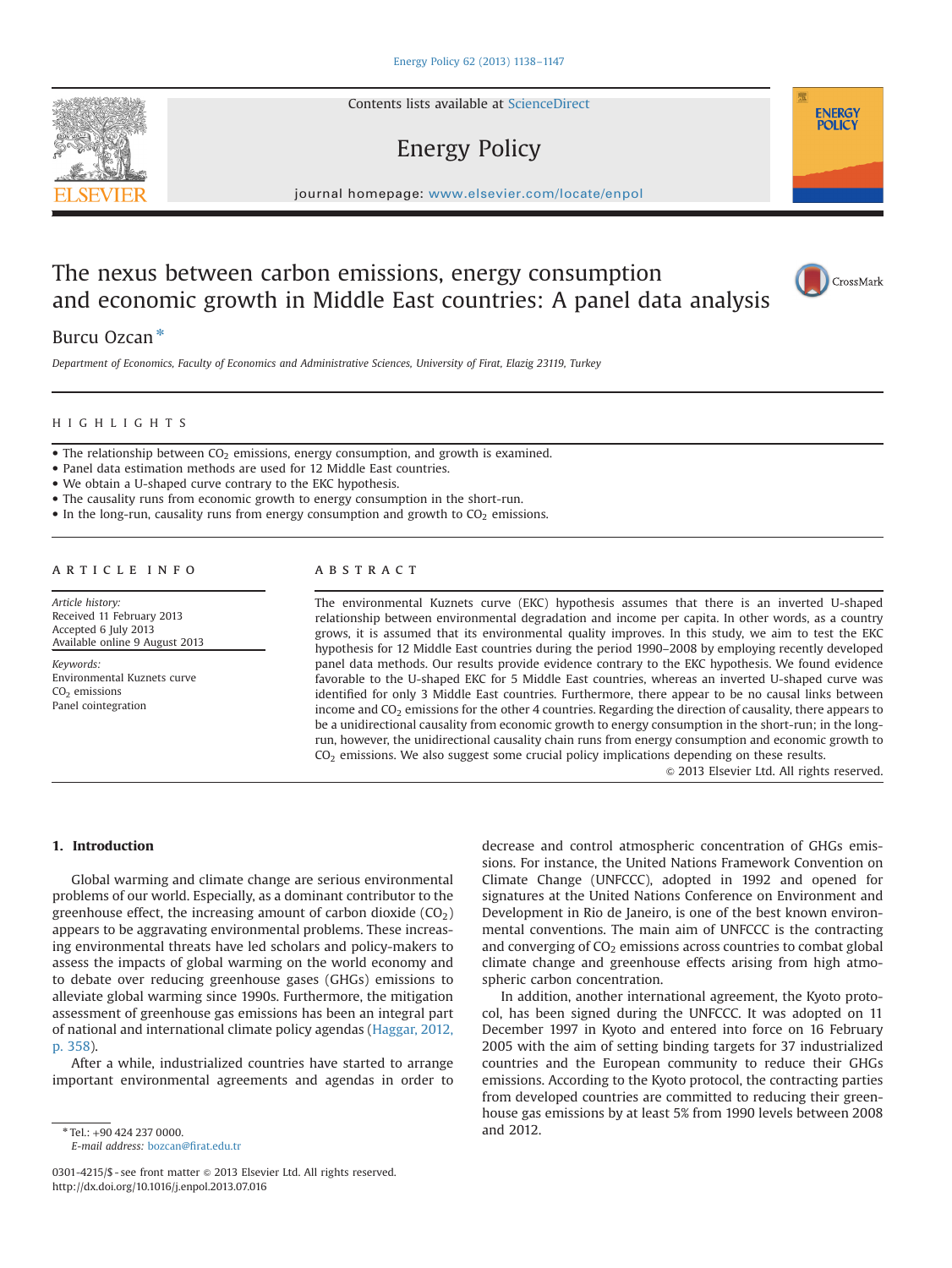As a result of an increasing environmental consciousness over the last 2 decades, scholars have started to analyze the environment–economy nexus in the framework of environmental economics. For instance, the relationship between environmental degradation and income is one of the most important topics being debated under the name of the environmental Kuznets curve (EKC). The EKC was derived from the original Kuznets curve, testing an income–inequality nexus, proposed by [Kuznets \(1955\).](#page--1-0) The EKC hypothesis indicates that there is an inverted U-shaped relationship between environmental degradation and economic growth. During a country′s early stage of development, economic growth leads to environmental degradation until a turning point is reached. However, this situation is reversed beyond this turning point. In other words, according to the proponents of the EKC hypothesis, emissions are considered to be a function of income whereby as income increases, emissions increase until a threshold level of income is reached after which emissions start to decline ([Apergis and Payne, 2010, p. 650\)](#page--1-0).

Testing the validity of the EKC hypothesis or exploring the causal links between income and  $CO<sub>2</sub>$  emissions is crucial when designing appropriate policy tools for protecting the environment, fighting against global warming, and ensuring sustainable economic development. In addition, as stated by [Narayan and Narayan](#page--1-0) [\(2010\),](#page--1-0) examining the relationship between economic growth and environmental quality allows policymakers to judge the response of the environment to economic growth.

Apart from the EKC hypothesis, the second most debated topic in the framework of environmental economics concerns the connection between energy consumption and economic growth. Economic development is closely related to energy consumption given that more energy consumption leads to higher economic development level via productivity enhancement ([Ang, 2007\)](#page--1-0). In addition, using energy in a more efficient way requires a higher level of economic development. Thus, as stated by [Ang \(2007\),](#page--1-0) energy consumption and economic development may be jointly determined and the direction of causality cannot be determined a priori.

The final and third research area concerning environmental economics focuses on the relationship between energy consumption, environmental degradation, and economic growth. This is a synthesis of the first (EKC) and the second (energy consumption– economic growth nexus) research areas. In this study, we examine the relationship between energy consumption, environmental degradation, and real per capita income. Additionally, we test the validity of the EKC hypothesis for 12 Middle East countries by taking  $CO<sub>2</sub>$  emissions as an environmental quality indicator. Moreover, we examine the direction of causality among economic growth, energy consumption, and  $CO<sub>2</sub>$  emissions in the framework of panel vector error correction (PVEC) model.

Our sample of countries consists of Bahrain, United Arab Emirates (UAE), Iran, Israel, Egypt, Syria, Saudi Arabia, Turkey, Oman, Jordan, Lebanon, and Yemen. The Middle East countries attract a special interest for energy economists due to their abundant natural resource reserves, such as crude oil and natural gas. For instance, Iran has about 15% of the world′s total reserves of natural gas [\(Farhani and Rejeb, 2012\)](#page--1-0). The Middle East′s share of worldwide oil reserves is about 57.5%. Among Middle East countries, Saudi Arabia, Iran, Iraq, Kuwait, and United Arab Emirates are the major oil producing countries. For instance, according to the statistics of Energy Information Administration [\(EIA, 2012,](#page--1-0) [http://](http://www.eia.gov) [www.eia.gov\)](http://www.eia.gov), Saudi Arabia was the world′s largest producer and exporter of total petroleum liquids in 2010, and the world′s second largest crude oil producer behind Russia. Its economy remains heavily dependent on crude oil and oil export revenues have accounted for 80–90% of total Saudi revenues. In addition, according to the report published by the [World Bank \(2007\),](#page--1-0) Iran and

Saudi Arabia are the 13th and 16th highest  $CO<sub>2</sub>$  emitters, having produced 402 and 365 million metric ton in 2004, respectively. Furthermore, among the top 20 countries ranked by percentage growth in emissions between 1994 and 2004, there are six Middle East countries, namely Iran, Oman, Saudi Arabia, Turkey, Egypt, and UEA. Thus, it is of great interest to examine the nexus of energy consumption,  $CO<sub>2</sub>$  emissions, and economic growth in Middle East countries.

Contributions of our study to the literature are two-fold. First, our panel, consisting of 12 Middle East countries, has not been studied before. There are three panel studies analyzing the relationship between energy consumption, GHGs emissions, and real income in Middle East and North African (MENA) countries. However, we differ from them in that we exclude North African countries. In addition, to the best of our knowledge, there are few panel studies (see for instance, [Arouri et al., 2012;](#page--1-0) [Haggar, 2012;](#page--1-0) [Jaunky, 2011\)](#page--1-0) that have taken into account both cross-sectional dependence and slope heterogeneity issues while testing the EKC hypothesis. We employ recently developed panel data methods, i.e. second generation panel unit root tests and panel cointegration test instead of first generation panel tests. This is the novelty of this study.

The rest of paper is organized as follows. In Section 2, we present the literature review. In [Section 3](#page--1-0), we present methodology and empirical results, and in [Section 4](#page--1-0), we conclude the study and suggest some policy implications.

#### 2. Literature review

There are three empirical research strands examining the aforementioned topics in the environmental economics literature.

The first strand concentrates on the environmental pollutants and output nexus, and tests the validity of the EKC hypothesis. The first empirical paper concerning the EKC is attributed to [Grossman](#page--1-0) [and Krueger \(1991\).](#page--1-0) After that, several researchers have tested the EKC hypothesis (see, inter alia, [Agras and Chapman, 1999](#page--1-0); [Dinda](#page--1-0) [and Coondoo, 2006;](#page--1-0) [Friedl and Getzner, 2003;](#page--1-0) [Galeotti et al., 2009;](#page--1-0) [Holtz-Eakin and Selden, 1995](#page--1-0); [Selden and Song, 1994](#page--1-0)). Also, [Dinda](#page--1-0) [\(2004\),](#page--1-0) [He and Richard \(2010\),](#page--1-0) and [Stern \(2004\)](#page--1-0) provide extensive literature reviews on the EKC hypothesis.

The second strand consists of studies analyzing the growth– energy nexus. These studies date back to [Kraft and Kraft](#page--1-0)′s (1978) seminal study. The earlier studies, given that they mostly applied a bivariate model, were criticized due to omitted variables bias and failed to get unanimous results (see [Akarca and Long, 1980;](#page--1-0) [Bentzen and Engsted, 1993;](#page--1-0) [Erol and Yu, 1987](#page--1-0); [Yu and Hwang,](#page--1-0) [1984](#page--1-0)). However, recent studies have started to examine the nexus of energy consumption and economic growth in a multivariate framework (see [Gurgul and Lach, 2011,](#page--1-0) [2012;](#page--1-0) [Altinay and Karagol,](#page--1-0) [2004;](#page--1-0) [Al-Iriani, 2006;](#page--1-0) [Apergis and Payne, 2009b;](#page--1-0) [Narayan and](#page--1-0) [Smith, 2008](#page--1-0); [Oh and Lee, 2004](#page--1-0); [Soytas and Sari, 2003,](#page--1-0) [2006;](#page--1-0) [Stern,](#page--1-0) [2000](#page--1-0); [Yang, 2000\)](#page--1-0). [Ozturk \(2010\)](#page--1-0) provides an extensive literature survey on the energy–growth nexus.

As stated by [Saboori and Soleymani \(2011\),](#page--1-0) considering the growth–environment nexus and growth–energy nexus in a bivariate framework suffers from omitted-variables bias. [Ang \(2007\)](#page--1-0) and [Soytas et al. \(2007\)](#page--1-0) have gathered both nexus in a single framework in their seminal studies, and thus, the third research strand has emerged. Our study is an example of this third research strand. Studies in this strand can be divided into two sub-groups. The first group includes time-series analyses and focuses on individual countries, whereas the second group consists of panel data analyses for a group of countries. The results of these studies change due to their samples, time intervals, and estimation techniques. A brief literature review of this strand is given below.